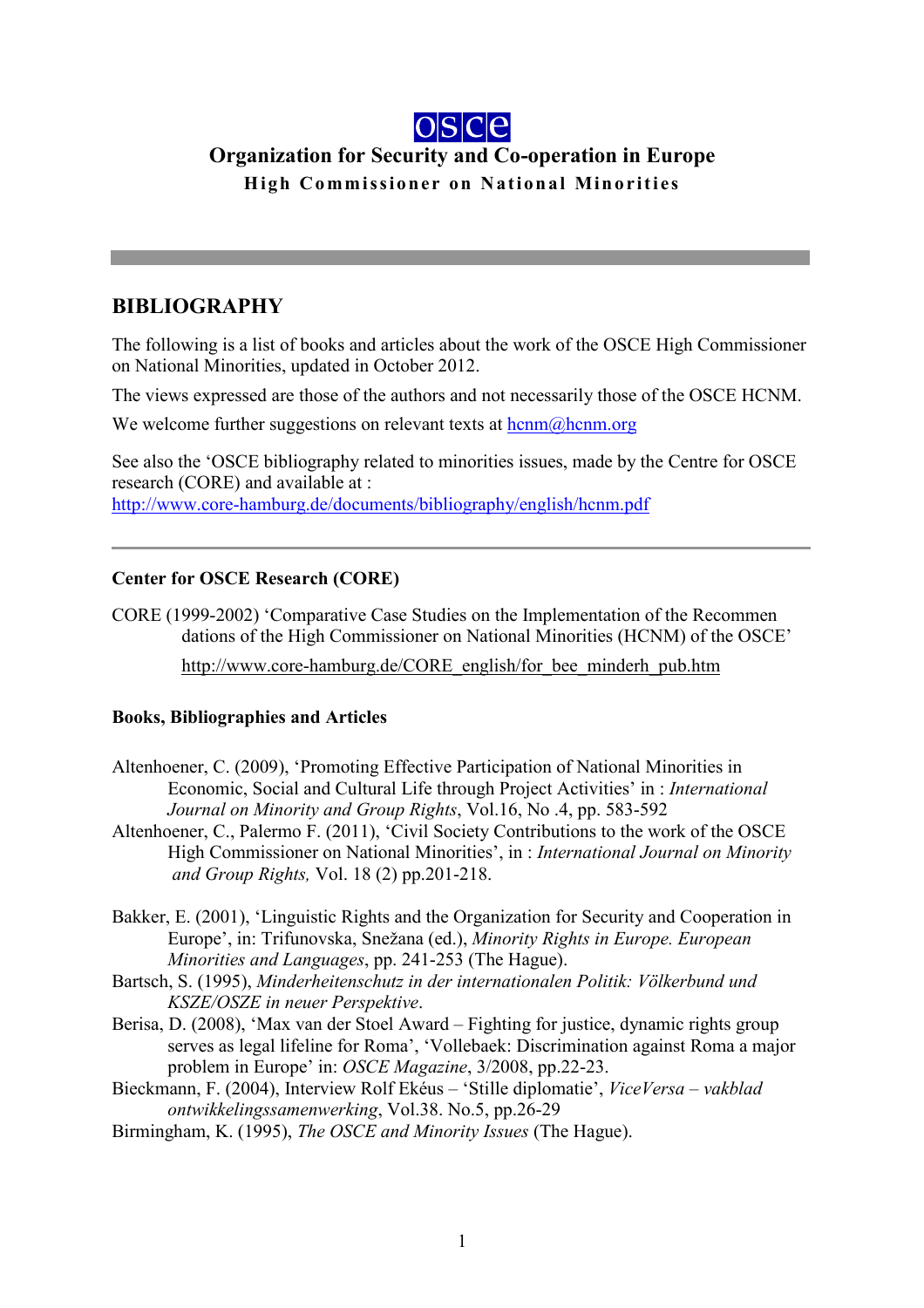- Bloed, A.(1993), 'The CSCE and the Protection of National Minorities', *OSCE Office for Democratic Institutions and Human Rights: Annual Report 1993*, pp. 1-4.
- —— (1993), 'The CSCE and the Protection of National Minorities'*,* in: Philips, A. and A. Rosas (eds.), *The UN Minority Rights Declaration*, pp. 95-101 (Turku/London).
- —— (1994), 'The CSCE and the Minority Issues', in: *Helsinki Monitor Quarterly on Security and Cooperation in Europe*, Vol. 5. No.1, pp. 82-86.
- —— (1995), 'The OSCE and the Issue of National Minorities', in: Philips, A. and A. Rosas (eds.), *Universal Minority Rights*, pp. 113-122 (Turku/London).
- —— (1996), 'Die OSZE und nationale Minderheiten. Eine neue Herangehensweise', in: Mohr, M. (ed.), *Friedenssichernde Aspekte des Minderheitenschutzes in der Ära des Völkerbunds und der Vereinten Nationen in Europa*, pp. 153-165 (Frankfurt-Oder).
- —— (2007)'Vollebaek the new High Commissioner on National Minorities' in : *Helsinki Monitor*, Vol 18 (3), p.260-266
- —— (2008)'The OSCE High Commissioner on National Minorities' in : K.Henrard, R.Dunbar (ed.)*,Synergies in minority protection,* Cambridge University Press, p.88-118
- —— (2011) (ed.)'A tribute to Max van der Stoel', special issue '*Security and Human Rights*' Vol. 22 (3) 2011, pp.155-332.
- Boucaouris**,** J. (2002), 'Minority Issues and the Organisation for Security and Cooperation in Europe (OSCE)', in: Gundmundur, Alfredsson (ed.), *Justice Pending. Indigenous people and other good causes*, pp. 79-82 (The Hague).
- Brenninkmeijer, O.A.J. and (2003), 'Multilateral Prevention of Internal Conflicts in the Face of Interethnic Tensions: The Case of the OSCE and its High Commissioner on National Minorities', in: Okafor, O.C. (ed.), *Humanizing Our Global Order: Essays in Honor of Ivan Head*, University of Toronto Programme, August 2003
- —— (2005), 'The OSCE High Commissioner on National Minorities: Negotiating the 1992 Conflict Prevention Mandate', the Graduate Institute of International Studies -PSIO *Occasional Paper*, No.5, 2005 ; 200 p.
- Brett, R. (1993), 'The Human Dimension Mechanism of the CSCE and the CSCE Response to Minorities', in: Lucas, M.R. (ed.), *The CSCE in the 1990s: Constructing European Security and Cooperation*, pp. 143-160 (Baden-Baden).
- —— and E. Eddison (1993), 'The CSCE Human Dimension Seminar on National Minorities: Can National Minorities be Considered Positively', *Helsinki Monitor – Quarterly on Security and Cooperation in Europe*, Vol. 4. No. 3, pp. 39-43.
- Chigas, D. (1994), 'Bridging the Gap between Theory and Practice: the CSCE High Commissioner on National Minorities', *Helsinki Monitor – Quarterly on Security and Cooperation in Europe*, Vol. 5, No. 3, pp. 27-41.
- —— E. McClintock, and C. Kamp (1996), 'Preventive diplomacy and the Organization for Security and Co-operation in Europe: creating incentives for dialogue and cooperation', in: Chayes, A. and A. Handler Chayes (eds.), *Preventing Conflict in the Post-Communist World. Mobilizing International and Regional Organizations Brookings Institution*, pp. 25-97 (Washington).
- Cohen, J. (1999), *Conflict Prevention Instruments in the Organization for Security and Cooperation in Europe. An Assessment of Capacities* (The Hague).
- —— (1998), 'Zusammenarbeit im Bereich der Konfliktprävention. Die Stiftung für interethnische Beziehungen und der Hohe Kommissar für Nationale Minderheiten der OSZE *–* eine Fallstudie' in: Merkel, C.M. (ed.), *Friedenspolitik der Zivilgesellschaft*, pp. 207-24 (Münster).
- Commission on Security and Cooperation in Europe (ed.) 1993), *CSCE's High Commissioner on National Minorities* (Washington, DC).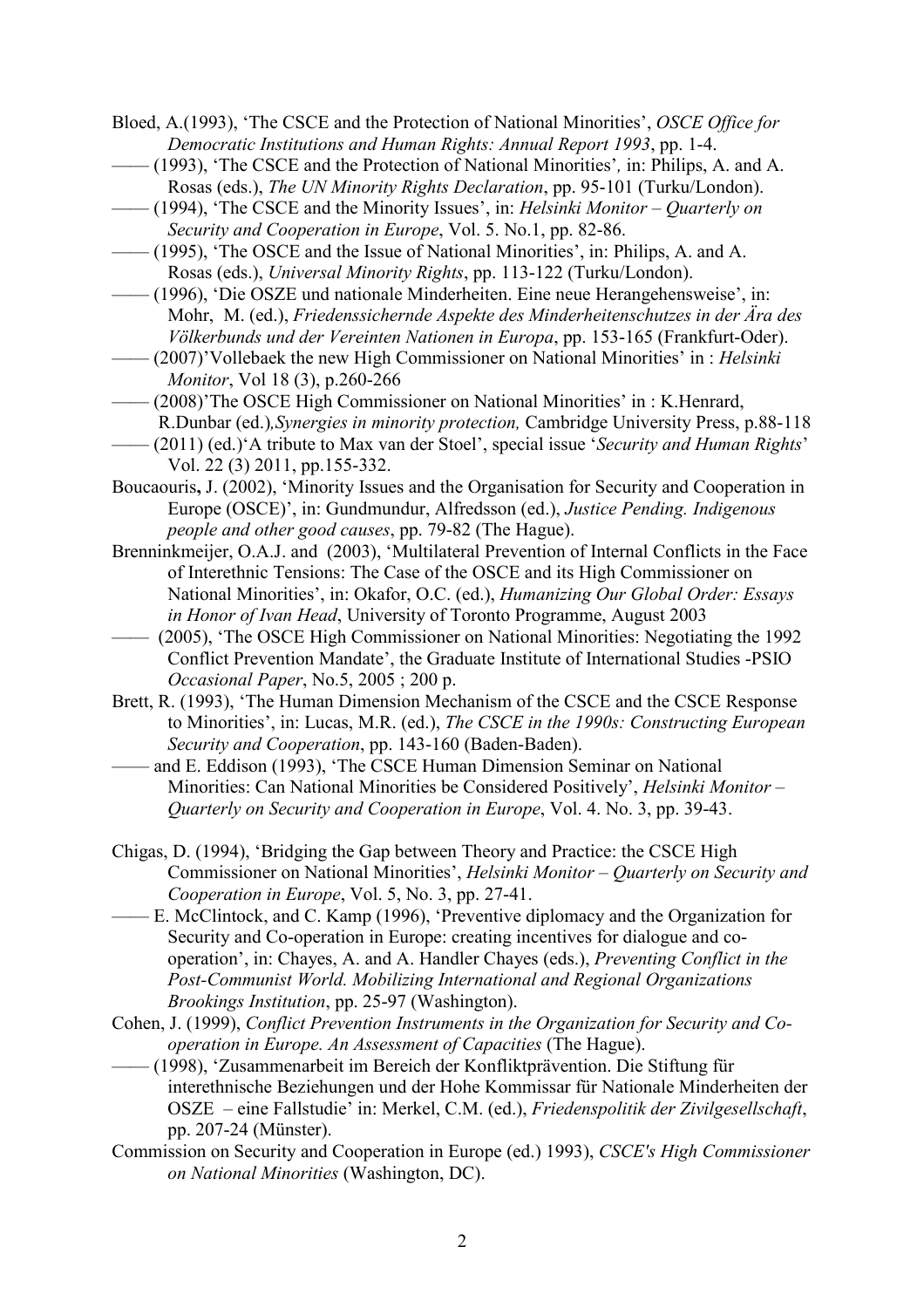- Conde Pérez, E. (2001), *La protección de las minorías nacionales en la organización para la seguridad y la cooperación en Europa – OSCE* (Madrid).
- Conflict Management Group and Harvard Negotiation Project (1993) (eds.), *Early Warning and Preventive Action in the CSCE. Defining the Role of the High Commissioner on National Minorities - Report of the CSCE Devising Session, 19 October 1992* (Cambridge, Massachusetts).
- —— (1994), *Methods and Strategies in Conflict Prevention. A Report of an Expert Consultation in Connection with the Activities of the OSCE High Commissioner on National Minorities, 2-3 December 1993* (Cambridge, Massachusetts).
- Constantinides, A. (1996), 'The Involvement of the Organization for Security and Cooperation in Europe in Issues of Minority Protection', *Leiden Journal of International Law*, Vol.9, No. 2, pp. 373-395.
- Council of Europe and OSCE (2007), (ed.) High Commissioner on National minorities, *National minority standards: a compilation of OSCE and Council of Europe texts*, Council of Europe Publishing.
- Crocker, C.A., F.O. Hampson and P. Aall (2001), 'A Crowded Stage: Liabilities and Benefits of Multiparty Mediation, *International Studies Perspectives*, Apr 2001, Vol.2, Issue 1.
- Cronin, B. (2002), 'Creating Stability in the New Europe. The OSCE High Commissioner on National Minorities and the Socialization of Risky States', in: *Security Studies*, Vol. 12, No.1, pp. 132-163.
- Csáky, P. (2001), 'Experiences from Co-Operating with the OSCE HCNM: The Case of the Slovak Republic', *International Journal on Minority & Group Rights*, Vol.8, Issue 1.
- Czaplinski, Marcin P. (2008), 'OSCE High Commissioner on National Minorities' in: *Conflict Prevention and the Issue of Higher Education in the Mother Tongue: the case of the Republic of Macedonia,* M.P. Czaplinski (ed.), Wolf Legal Publishers.
- Dam, M. ten and M. van Tilborg (1994), 'The OSCE and the Protection of Minorities', *Merkourios*, No. 44, pp. 18-23.
- Decaux, E. (1993), 'Minorités nationales et droits culturels', *OSCE Office for Democratic Institutions and Human Rights. Annual Report 1993*, pp. 6-11.
- Deen, B. (2009), 'Deadlock and division in Moldova : the 2009 political crisis and the role of the OSCE', in : *Security and Human Rights* ,Vol.20, No.4, pp.325-338
- Degenève, S. (2001), 'What is the nature of State's obligations with regard to the OSCE High Commissioner on National Minorities ?' - Essex : Essex University. - 20 p.
- Diacofotakis, Y.I. (2002), *Expanding conceptual boundaries. The High Commissioner on National Minorities and the protection of minority rights in the OSCE* (Athens).
- Dorodnova, J. (2003), 'Challenging Ethnic Democracy: Implementing of the Recommendations of the OSCE High Commissioner on National Minorities to Latvia, 1993-2001', *CORE Working Paper*, No.10 (Hamburg).
- Draper, M. (2003), 'The Activities of the OSCE High Commissioner on National Minorities, June 2002-May 2003', in: European Centre for Minority Issues and European Academy Bolzano (eds.), *European Yearbook of Minority Issues 2002/2003*, Vol. 2, pp. 475-491 (London).
- Drzewicki, K. (2010) 'OSCE Lund Recommendations in the Practice of the High Commissioner on Natinal Minorities', in "Political participation of national minorities' ed. Marc Weller, Oxford University Press, 2010, pp.256-285
- —— (2009) 'Ten Years of the Lund recommendations on the Effective Participation of National Minorities in Public Life : Reflections on Progress and Unfinished Business' in : *International Journal on Minority and Group Rights*, Vol.16 (4), pp. 511-522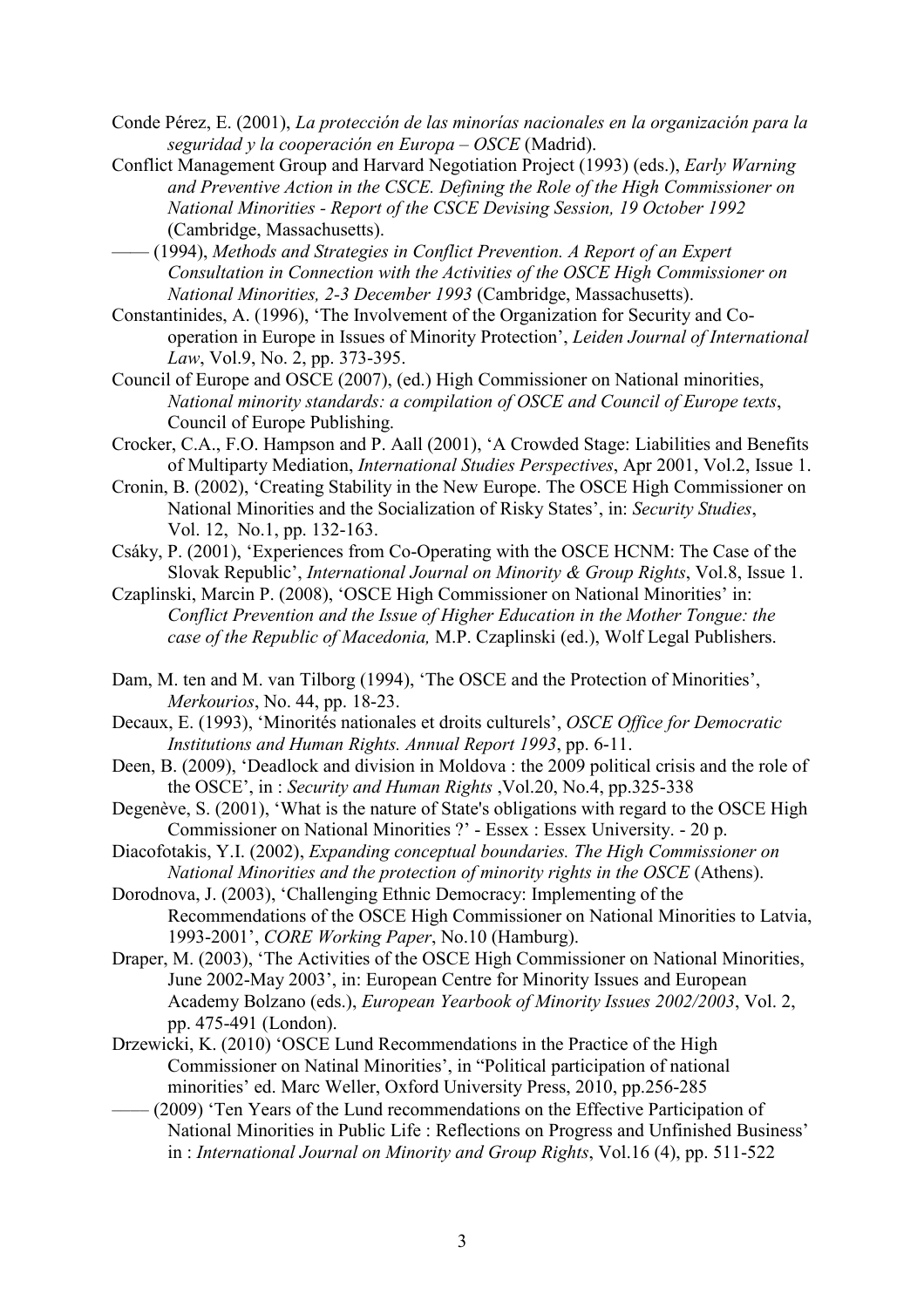- (2008) 'The Enlargement of the European Union and the OSCE High Commissioner on National Minorities' in: M. Weller (ed) '*The protection of minorities in the wider Europe'* Palgrave MacMillan.
- (2008)'National minority issues and the European Union Reform Treaty: A perspective of the HCNM' in: *Security and Human Rights (formerly Helsinki Monitor),* Vol.19 (2), pp.137-146.
- (2008), 'The Framework Convention as a Pan-European Instrument. A perspective of the OSCE High Commissioner on National Minorities', in: A. Verstichel (ed.) *The Framework Convention for the Protection of National Minorities : a useful pan-European instrument* ?, Intersentia, p.215-229
- —— (2007), 'The OSCE High Commissioner on National Minorities Confronting Traditional and Emerging Challenges', in: S. Parzymies (ed.) *OSCE and Minorities. Assessment and Prospects*, Warsaw: Wydawnictwo Naukowe SCHOLAR, 2007, pp. 14-17.
- —— (2006), 'Introducing Recommendations on Policing in Multi-Ethnic Societies a new tool for the OSCE High Commissioner on National Minorities', in : *Helsinki Monitor. Quarterly on Security and Cooperation in Europe*, 2006, Vol. 15, No. 2, s. 175-183.
- —— (2005), '*Constitution for Europe: Enshrining Minority Rights. Words Can Make Worlds of Difference*', in : *OSCE Magazine*, March 2005, pp. 19-21.
- —— (2005), 'Konstitucija Evropy zakriepliajet prawa mienszinstw. Słowa mogut wierszyt wielikije dieła", Żurnał *OBSE*, Mart 2005, pp. 19-21 (in Russian).
- —— (2005) 'The Lund Recommendations on the Effective Participation of National Minorities in Public Life – Five Years After and More Years Ahead', in : *International Journal on Minority and Group Rights*, 2005, Vol. 12, No. 2-3, pp. 123-131, and in : Special Issue of *International Journal on Minority and Group Rights*, Guest Editor K. Drzewicki, 2005, Vol. 12, No. 2-3, pp. 123-324.
- Drzewicki, K and de Graaf, V. (2010) 'The Activities of the OSCE High Commissioner on National Minorities (January 2009 to December 2009) in: *European Yearbook of Minority Issues,* Vol. 8 2008/2009, p. 617-641
- (2010) 'The Activities of the OSCE High Commissioner on National Minorities (January 2008 to December 2008) in: *European Yearbook of Minority Issues,* Vol. 7 2007/2008, p. 559-585
- —— (2008) 'The Activities of the OSCE High Commissioner on National Minorities (July 2006-December 2007) in: *European Yearbook of Minority Issues,* 2006/7 Vol. 6 435- 459.
- —— (2006) 'The Activities of the OSCE High Commissioner on National Minorities: July 2005 – June 2006' in: *European Yearbook of Minority Issues*, 2005/6, Vol. 5, pp. 315-337.
- (2005) 'The Activities of the OSCE High Commissioner on National Minorities: July 2004 – June 2005', in *: European Yearbook of Minority Issues*, 2004/5,pp.595-613

Eddison, E. (1993), *The Protection of Minorities at the Conference on Security and Cooperation in Europe* (Colchester).

- Edwards, G. (1996), 'Early Warning and Preventive Diplomacy. The Role of the OSCE High Commissioner on National Minorities', *RUSI Journal*, Vol. 141, No. 5, pp. 42-46.
- Eide, A. (1999), 'The Oslo Recommendations Regarding the Linguistic Rights of National Minorities. An Overview', *International Journal on Minority and Group Rights*, Vol. 6, No. 3, pp. 319-328.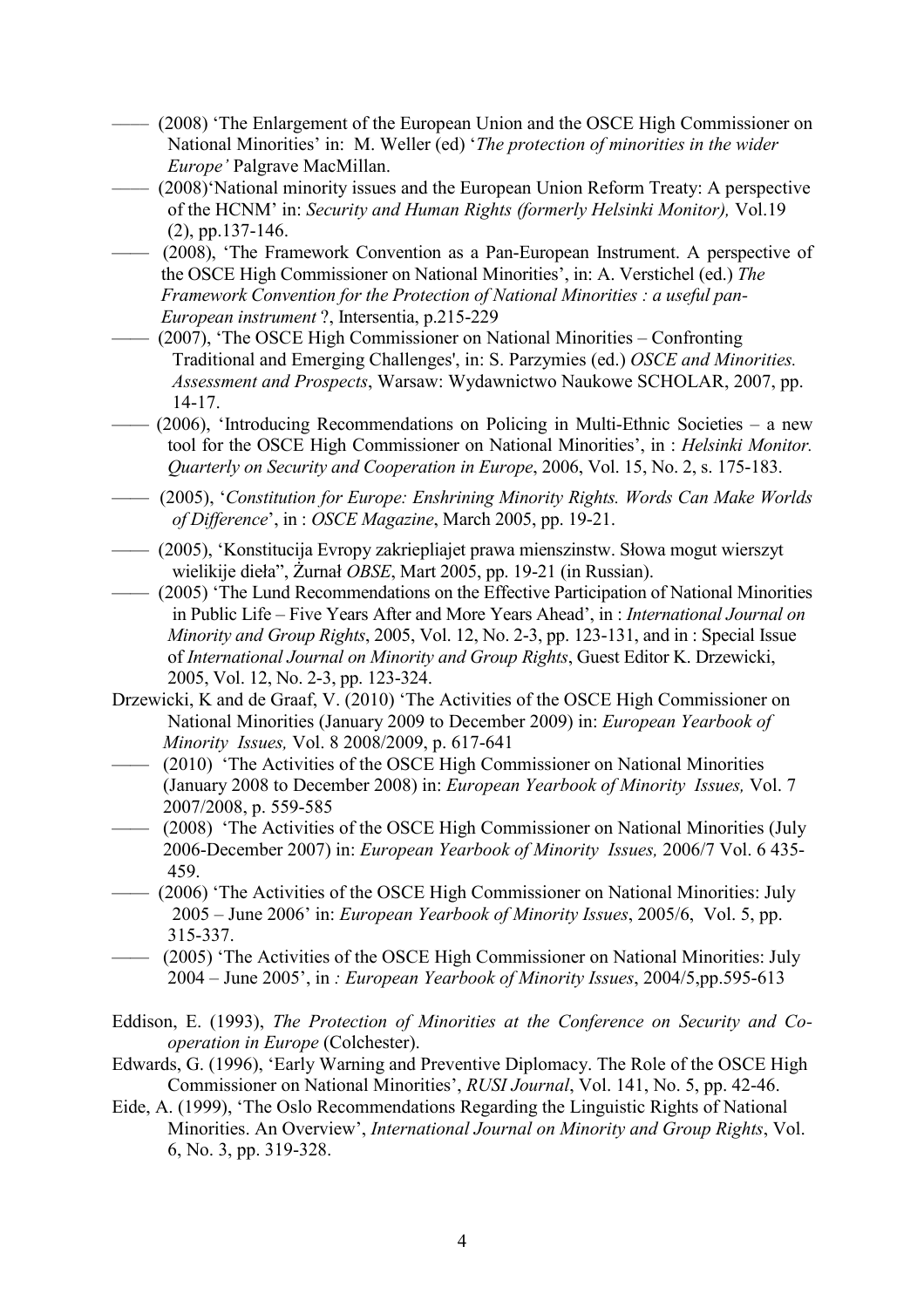- Eiff, H. (1998), 'Autonomie als Konfliktbewältigung und des Minderheitenschutzes im Rahmen der OSZE', in: Institut für Friedensforschung und Sicherheitspolitik an der Universität Hamburg (ed.), *OSZE-Jahrbuch 1998*, pp. 255-264 (Baden-Baden).
- (1999), 'Autonomy as a Method of Conflict Management and Protection of Minorities within the OSCE Framework', in: Institute for Peace Research and Security Policy at the University of Hamburg (ed.), *OSCE Yearbook 1998*, pp. 233-241 (Baden-Baden).
- Estebanéz, M. (1999), 'Minority Protection and the Organisation for Security and Cooperation in Europe', in: Cumper, P. and S.Wheatley (eds.), *Minority Rights in the 'New Europe'*, pp. 31-52 (The Hague).
- Farahat, Arnuscheh (2008) 'Regulating Minority Issues through Standard-Setting and Mediation: The Case of the High Commissioner on National Minorities ' in*: German Law Journal'*, Vol. 9 (11) pp.1454-1490.
- Feldman, G. (2003), 'Stabilizing Estonia: The International Dimension of State Security and Ethnic Integration Policy', *Demokratizatsiya*, Fall 2003, Vol.11, Issue 4.
- (2005), 'Essential Crises: A Performative Approach to Migrants, Minorities, and the European Nation-state', *Anthropological Quarterly*, Winter 2005, Vol.78, Issue 1.
- Foundation on Inter-Ethnic Relations (1993) (ed.), *Report on an Expert Consultation in Connection with the Activities of the CSCE High Commissioner on National Minorities – Bentveld, The Netherlands, 5-7 November 1993* (The Hague).
- —— (1995), *Bibliography on the OSCE High Commissioner on National Minorities: Documents, Speeches, Related Publications*, 2nd edn. (The Hague).
- —— (1996), *The Hague Recommendations Regarding the Education Rights of National Minorities and Explanatory Note* (The Hague).
- —— (1996a), *Annual Report 1995* (The Hague).
- —— (1997), *Annual Report 1996* (The Hague).
- —— (1997a), *Bibliography on the OSCE High Commissioner on National Minorities: Documents, Speeches, Related Publications*. 3rd edn. (The Hague).
- —— (1997b), *The Role of the High Commissioner on National Minorities in OSCE Conflict Prevention: An Introduction* (The Hague).
- —— (1998), *Annual Report 1997* (The Hague).
- —— (1998a), *The Oslo Recommendations Regarding the Linguistic Rights of National Minorities and Explanatory Note* (The Hague).
- —— (1999), *Annual Report 1998* (The Hague).
- —— (1999a), *The Lund Recommendations on the Effective Participation of National Minorities in Public Life and Explanatory Note* (The Hague).
- Friberg Erik, Nasic Halida (2008) 'The OSCE High Commissioner on National Minorities' *in: Institutions for the management of ethno political conflicts in Central and Eastern Europe* (Strasbourg/Council of Europe publishing)
- Friesecke, M. (1998), *Der Minderheitenschutz im Rahmen der Organisation für Sicherheit und Zusammenarbeit in Europa – OSZE* (Basel).
- Galbreath, D. (2003), 'The Politics of European Integration and Minority Rights in Estonia and Latvia', *Perspectives on European Politics & Society*, May 2003,Vol.4, Issue 1.
- Ghebali, V.-Y. (1993), 'La CSCE et la question des minorités', in: Liebich, André and A. Reszler (eds.), *L'Europe centrale et ses minorités. Vers une solution européenne*, pp. 51-72 (Paris).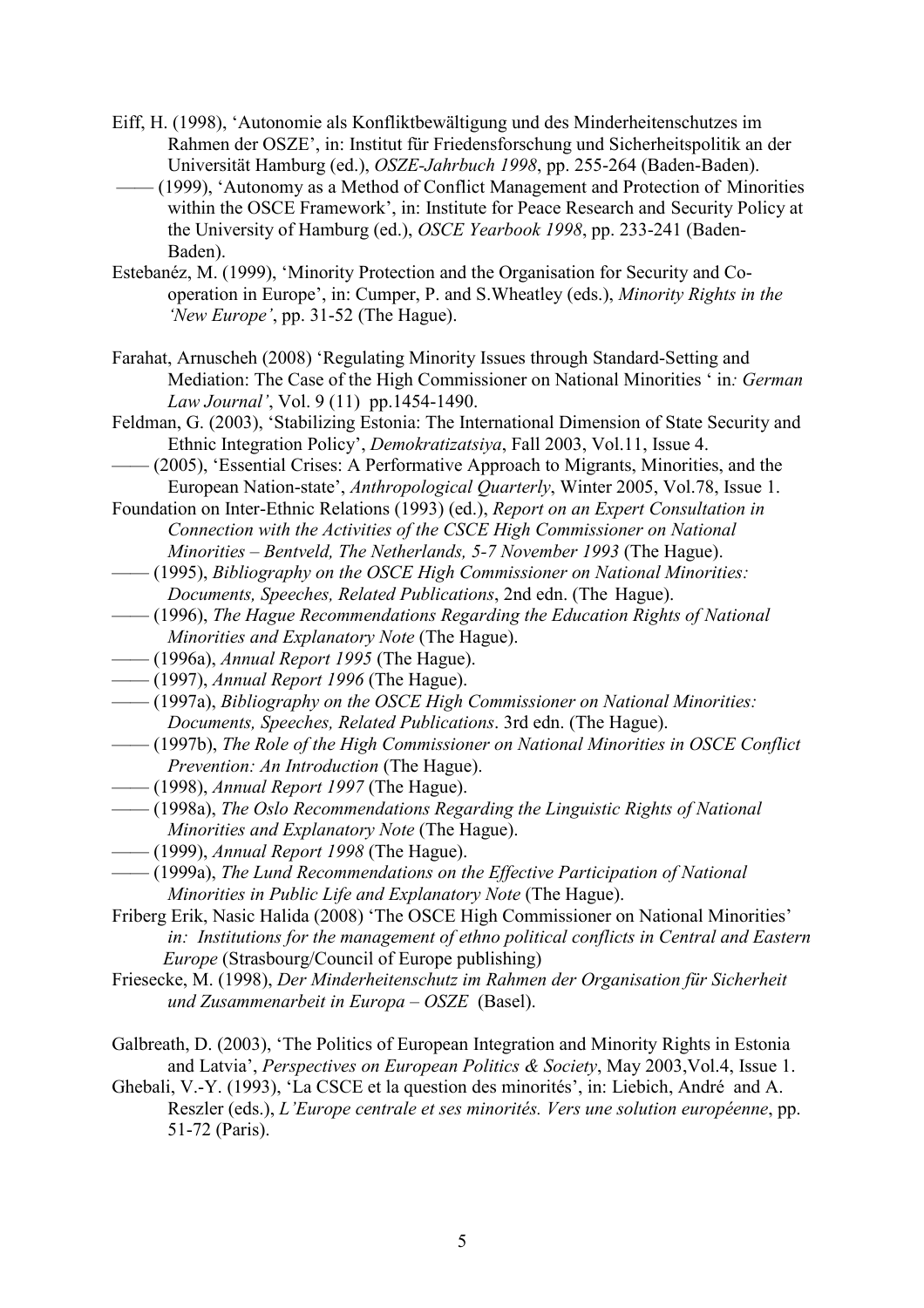- —— (1996), 'L'approche de l'OSCE par la diplomatie préventive', in: Ghebali, V.-Y. (ed.), *L'OSCE dans l'Europe post-communiste. 1990-1996. Vers une identité paneuropéenne de sécurité,* pp. 522-547 (Brussels).
- Gheorghe, N. and J. Tanaka (1997), *Looking at Human Security in a Regional Context: The Situation of the Roma and Sinti in the OSCE* (Warsaw).
- Glover, A. (1995), 'National Minorities in Europe', *Studia Diplomatica*, Vol. 48, No.3, pp.53-61.
- Grezel, C. (1993), 'Kanttekeningen bij het mandaat van de Hoge Commissaris voor Nationale Minderheden', *Ars Aequi*, Vol. 42, No. 2, pp.111-114.
- Gibson, U. and J. Niessen (1993), *The CSCE and the Protection of the Rights of Migrants, Refugees and Minorities* (Brussels).
- Hansson, U. (2002), 'The Latvian Language Legislation and the Involvement of the OSCE-HCNM: The Developments 2000-2002', *The Global Review of Ethno Politics*, Vol.2, No.1, September 2002 (Bath).
- Haselhuber, J. (1996), 'Der Hochkommissar für nationale Minderheiten der OSZE', in: E. Reiter (ed.), *Grenzen des Selbstbestimmungsrechts. Die Neuordnung Europas und das Selbstbestimmungsrecht der Völker*, pp. 109-117 (Graz/Vienna/Cologne).
- —— (1998), 'Institutionalisierung ohne Verrechtlichung: Der Hohe Kommissar für Nationale Minderheiten der OSZE', in: H.-J. Heintze (ed.), *Moderner Minderheitenschutz. Rechtliche oder politische Absicherung. 1998*, pp. 116-137.
- Heintze, H.-J. (2000), 'Minority Issues in Western Europe and the OSCE High Commissioner on National Minorities', *International Journal on* Minority *& Group Rights*, Vol.7, Issue 4.
- —— (2002), 'Der Hohe Kommissar für Nationale Minderheiten des OSZE *–* Bilanz der Tätigkeit des ersten Amtsinhaber', *Jahrbuch für Menschenrechte*, Vol.6, pp.286-294.
- Helgesen, J. (1993), 'The Protection of Minorities in the Conference on Security and Cooperation in Europe (CSCE). A Note on the Helsinki Document 1992', in: Packer, J. and K. Myntti (eds.), *The Protection of Ethnic and Linguistic Minorities in Europe*, pp.15- 22 (Turku-Åbo).
- Heyneman, S.P. (2003), 'Education, Social Cohesion, and the Future Role of International Organizations', *PJE. Peabody Journal of Education*, Vol.78, Issue 3.
- Holt, S. (2002), 'The Activities of the OSCE High Commissioner on National Minorities. January 2001- May 2002', in: European Centre for Minority Issues and European Academy Bolzano (eds.)*, European Yearbook of Minority Issues 2001/2002*, Vol.1, pp.565-589 (London).
- —— (2004), 'The Activities of the OSCE High Commissioner on National Minorities. June 2003-May 2004', in: European Centre for Minority Issues and European Academy Bolzano (eds.), *European Yearbook of Minority Issues 2003/2004*, Vol.3 (London).
- —— (2005), 'The Lund recommendations in the Activities of the HCNM' in:
- —— and J. Packer (2001), 'OSCE Developments and Linguistic Minorities', *Journal on Multicultural Societies. IJMS*, Vol.3, No.2, pp.85-105.
- —— and J. Packer (2004), 'The Use of Minority Languages in the Broadcast Media: Introducing New Guidelines', *Helsinki Monitor – Quarterly on Security and Cooperation in Europe*, Vol.15, No.2, pp.103-126.
- —— and J. Packer (2004a), 'Proceedings of the Conference on the Use of Minority in the Broadcast Media. 24-25 October 2003', in: Jones, G. (ed.), *Mercator Media Forum 7* (Cardiff).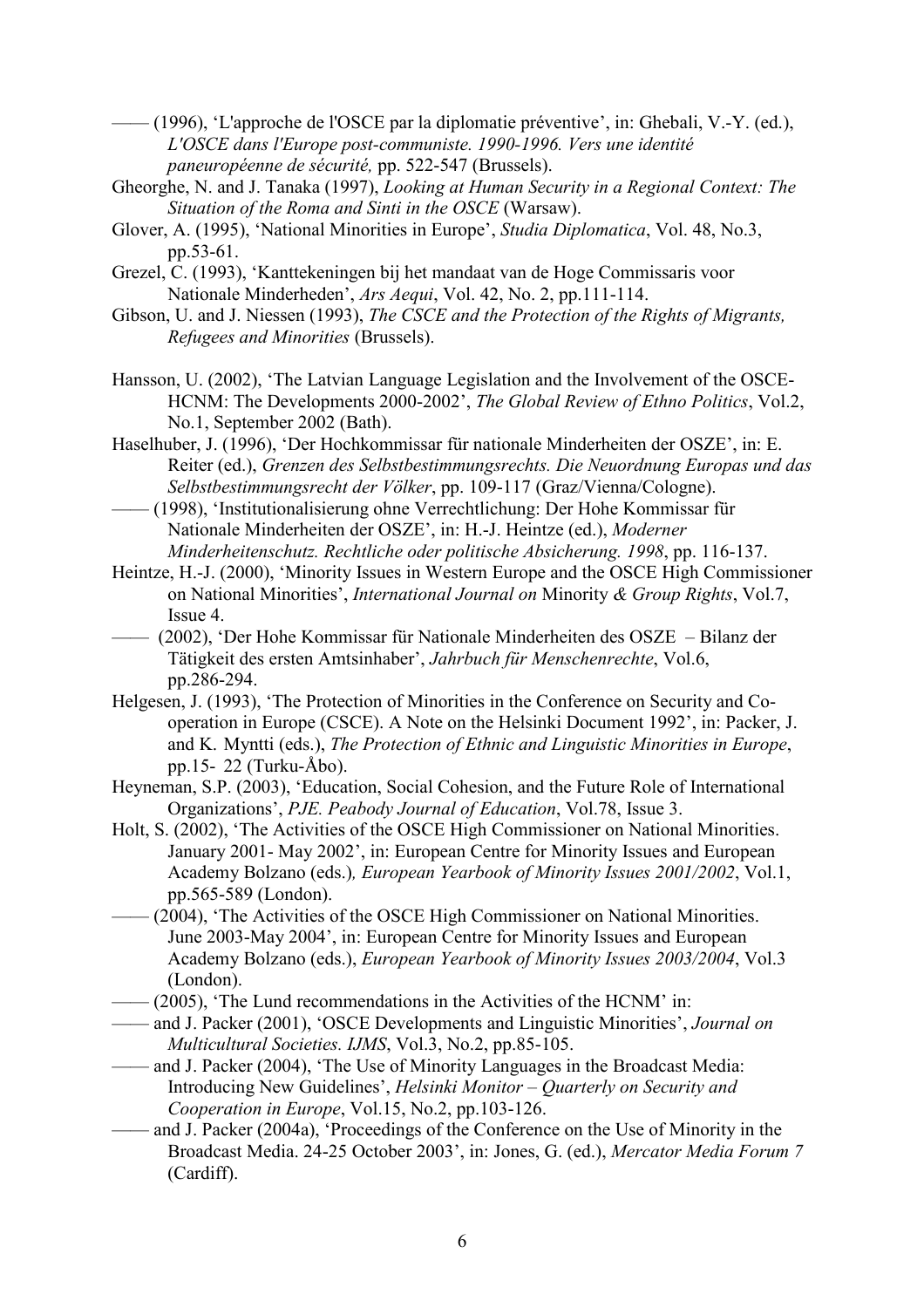- —— and J. Packer (2007) Protecting Linguistic Minorities The role of the OSCE in: *Democracy and Human Rights in Multicultural societies,* Ashgate (Burlington) pp.127- 164
- Homan, C. (2002), 'Interview with Max van der Stoel. Former High Commissioner on National Minorities', *Helsinki Monitor – Quarterly on Security and Cooperation in Europe*, Vol.13, No.1, pp.3-10.
- Horváth, I. (2002), 'Faciliating Conflict Transformation. Implementation of the Recommendations of the OSCE High Commissioner on National Minorities to Romania, 1993-2001', *CORE Working paper,* No.8 (Hamburg).
- Houbraken, S. (2004), 'The High Commissioner on National Minorities' in: Houbraken, S. '*The protection of National Minorities on an international and European level'*, Thesis, University of Tilburg, December 2004.
- Huber, K. (1993), 'The CSCE and Ethnic Conflict in the East', *RFE/RL Research Report. Weekly analysis from the RFERL Research Institute*, Vol.2, No.31, pp.30-36.
- —— (1993a), 'Preventing Ethnic Conflict in the New Europe: the CSCE High Commissioner on National Minorities', in: Cuthbertson, I. M. and J. Leibowitz, (eds.), in: *Minorities: the New Europe's Old Issue*, pp. 285-310 (Prague and New York).
- —— (1994), *Averting Inter-Ethnic Conflict. An Analysis of the CSCE High Commissioner on National Minorities in Estonia. January-July 1993* (Atlanta).
- —— (1994a), 'The CSCE and Minorities', in: Cator, J. and J. Niessen (eds.), *The Use of International Conventions to Protect the Rights of Migrants and Ethnic Minorities*, pp.41-48 (Strasbourg).
- —— and R. Zaagman (1993b), 'Towards the Prevention of Ethnic Conflict in the CSCE. The High Commissioner on National Minorities and Other Developments', *International Journal on Minority and Group Rights*, Vol.1, pp.51-68.
- —— and R. Zaagman (1994b), 'Peace, Human Rights and Minorities: Multilateral Responses and the CSCE High Commissioner on National Minorities', *International Journal on Group Rights*, Vol.2, No.1, pp.55-67.
- —— S. Terstal and C. Kamp (1994c), 'The functioning of the CSCE High Commissioner on National Minorities', *New Community*, Vol.20, No.3, pp.502-508.
- Jackson-Preece, J. (1998) 'National minority rights enforcement in Europe: a difficult balancing act', *International Journal of Peace Studies*, Vol.3, No2, pp.55-66
- Jeziorski, M. (1994), 'The CSCE High Commissioner on National Minorities', *The Polish Quarterly of International Affairs*, Vol.3, pp.135-152. [See also: Jeziorski (1994), M., 'Wysoki Komisarz KBWE do spraw Mniejszosci Narodowych', *Sprawy Miedzynarodowe*, Vol.47, No.2, pp.135-152.]
- Jonge, W. de (1993), *De Hoge Commissaris voor Nationale Minderheden van de CVSE, Juncto*, Vol.4. No.4. pp.12-15.
- Johansen, L.J. (1999), *Difficulties for Preventive Diplomacy and the OSCE High Commissioner on National Minorities. Construction and Application of a Theoretical Framework* (Copenhagen).
- Johns, Michael (2009) 'The Changing Nature of Minorities in Europe: A Proposal for Conflict Prevention within the European Union', Paper presented at the annual meeting of the ISA's 50th Annual Convention "*Exploring the past, anticipating the future*", New York Marriott Marquis, New York City, USA, Feb 15, 2009
- Jurado, E. (2003), *Complying with European Standards of Minority Protection: Estonia's Relations with the European Union, OSCE and Council of Europe* (Oxford).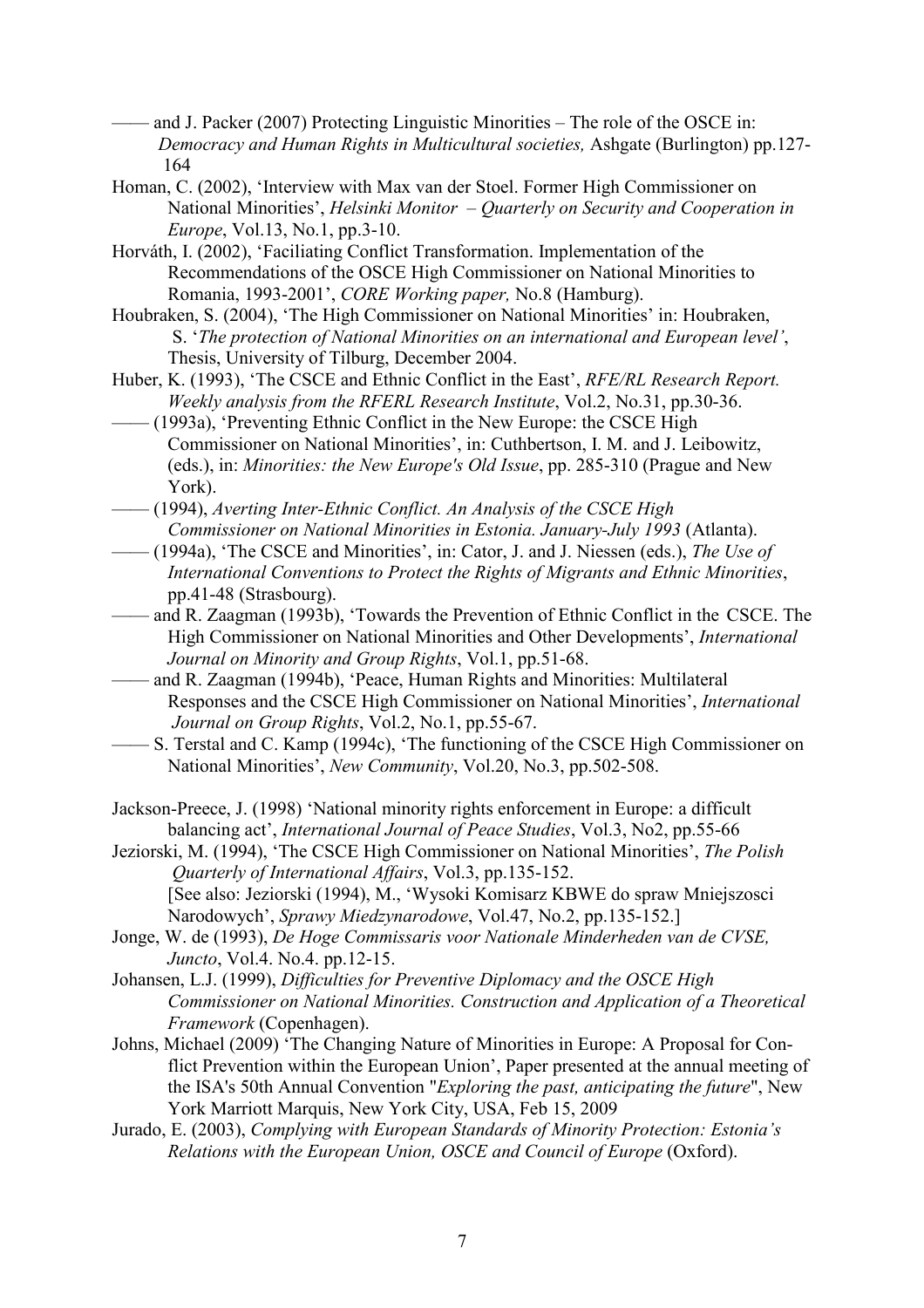- Kelley, J. (2003), 'Does Domestic Politics Limit the Influence of External Actors on Ethnic Politics?', *Human Rights Review*, Apr-Jun 2003, Vol.4, Issue 3.
- Kemp, W.A. (2008) 'Ethnic cleansing and integrating diversity: interview with Knut Vollebaek, OSCE High Commissioner on National Minorities' in: *Security and Human Rights (formerly Helsinki Monitor*, Vol.19 (2), pp.157-163
- —— (2000), 'Between Assimilation and Secession: Integrating Diversity in Multi-Ethnic States', in: Warner, D. and V. Clerc (eds.), *The OSCE in the Landscape of European Security*, pp.37-67 (Geneva).
- —— (2001) (ed.), *Quiet Diplomacy in Action: The OSCE High Commissioner on National Minorities* (The Hague/London/Boston).
- —— (2002), 'Best Interests. Reconciling Competing Claims in Multi-ethnic States', *Helsinki Monitor - Quarterly on Security and Cooperation in Europe*, Vol.13, No.1, pp.52-61.
- Klein, E. (1995) (ed.), *The Institution of a Commissioner for Human Rights and Minorities and the Prevention of Human Rights Violations* (Berlin).
- Koehler, E. (1996), *The OSCE High Commissioner on National Minorities: a Legal Perspective* (Utrecht).
- Kroissenbrunner, S. (1994), 'Minority Conflict Resolution and the CSCE', *Europa Ethnica*, Vol.37, No.3-4, pp.98-120.
- KSZE (1991), *Bericht des KSZE-Expertentreffens über Nationale Minderheiten* (Geneva).
- Kulyk, V. (2002), 'Revisiting a Success Story: Implementation of the Recommendations of the OSCE High Commissioner on National Minorities to Ukraine. 1994-2001', *CORE Working paper,* No.6 (Hamburg).
- Lange, F. (2001), 'Minderheiten und die OSZE. Die Rolle des OSZE-Hochkommissars für Fragen der nationalen Minderheiten', in: Blumenwitz, D., G.H. Gornig and D. Murswiek (eds.), *Ein Jahrhundert Minderheiten- und Volksgruppenschutz*, pp.125-136 (Cologne).
- Leatherman, J. (1994), 'The CSCE´s (Im-) Possibilities for Preventive Diplomacy in the Context of Ethnic Conflict', *International Journal of Group Rights*, Vol.2, No.1, pp.35-54.
- Letscher, R. (2002), 'Towards a UN Special Representative on Minority Issues Drawing upon the Experiences of the OSCE High Commissioner on National Minorities', *Helsinki Monitor – Quarterly on Security and Cooperation in Europe*, Vol.13, No.4, pp.326-337.
- Machl, S. (2010) 'Early warning, no action?', *Security and Human Rights* Vol. 21(3), pp.170- 175
- McMahon, P.C. (2005), 'Managing Ethnicity', *Problems of Post-Communism*, Jan/Feb 2005, Vol.52, Issue 1.
- Meerts, F. and Coulaloglou. T. (2012), 'Between mediation and negotiation: HCNM Intervention in Identifying Conflicts' in: Anstey, M.; Meerts, P.; Zartman, W. (ed) *The Slippery Slope to Genocide: Reducing Identity Conflicts and Preventing Mass Murder,* p. 306-327.
- Meyer, B. (1992), 'Erst die Spitze des Eisberges. KSZE-Konfliktmanagement und nationale Minderheiten', *HSFK-Report 8*/*1992* (Frankfurt am Main).
- —— (1994), 'Überfordern Minderheitenkonflikte die 'neue' KSZE', in: Meyer, B. and B. Moltmann (eds.), *Konfliktsteuerung durch Vereinte Nationen und KSZE*, pp.108-124 (Frankfurt am Main).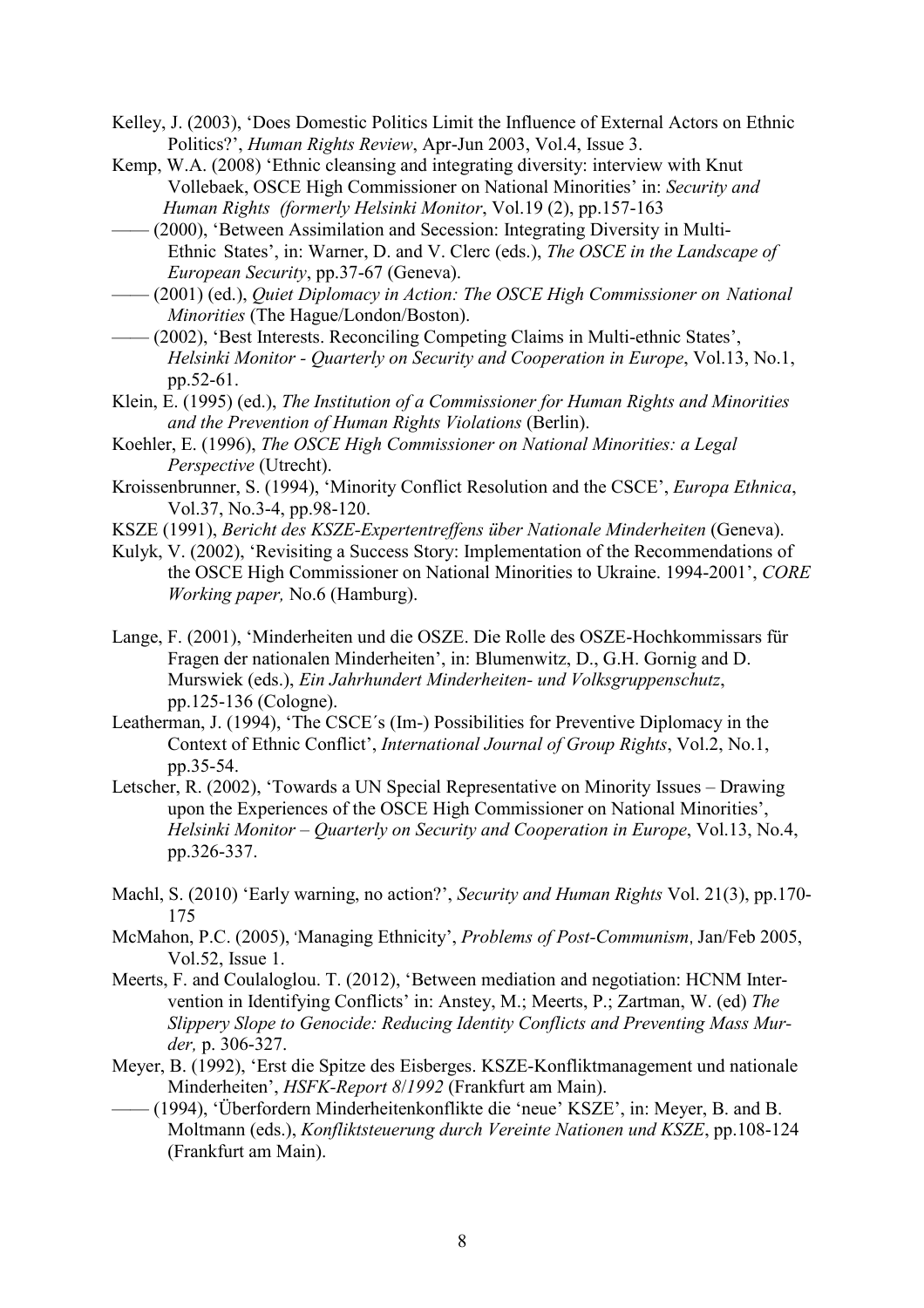- Meulen, H. van der (1994), 'Die KSZE, der Schutz der Minderheiten und einige ungarische Auffassungen', in: Aspeslagh, R., H. Renner and H. van der Meulen (eds.), *Im historischen Würgegriff. Die Beziehungen zwischen Ungarn und der Slowakei in der Vergangenheit, Gegenwart und Zukunft*, pp.121-129 (Baden-Baden).
- Milinkovic, B. (2000), 'Visoki Komesar KEBS za Nacionalne Manjine', *Medunarodna Politika*, Vol.46, No.1030, pp.27-29.
- Myntti, K. (2001), *A Commentary to the Lund Recommendations on the Effective Participation of National Minorities in Public Life* (Turku-Åbo).
- Nasic, H. (2007) 'Minority Rights Instruments and Mechanisms: Minority Protection along the Conflict Continuum', European Academy Bozen/Bolzano (EURAC), 94 p.
- Neukirch, C., Simhandl. K., Zellner, W. (2004), 'Implementing Minority Rights in the Framework of the CSCE/OSCE', in: Council of Europe (Ed.) *Mechanisms for the implementation of minority rights*, ECMI Handbook Series Vol.2, Strasbourg: Council of Europe Publishing, pp. 159-181.
- Nishimura, M. (1999), 'The OSCE and Ethnic Conflicts in Estonia, Georgia, and Tajikstan. A Search for Sustainable Peace and Its Limits', *European Security*, Vol.8, No.1, pp.25-42.
- O'Neill, K., J. Balsiger and S.D. VanDeveer (2004), 'Actors, Norma, and Impact: Recent International Cooperation Theory and the Influence of the Agent-Structure Debate', *Annual Review of Political Science*, Vol.7, Issue 1.

OSCE (1999) (ed.), *High Commissioner on National Minorities, Report on the Linguistic Rights of Persons Belonging to National Minorities* (The Hague).

- —— (2000), *High Commissioner on National Minorities, Report on the Situation of Roma and Sinti in the OSCE Area* (The Hague).
- Packer, J. (1996), 'The OSCE High Commissioner on National Minorities'*, Human Rights Tribune,* Vol.3, No.4, p.37*.*
- —— (1996a), 'Conflict Prevention by the OAU: The Relevance of the OSCE High Commissioner on National Minorities', *African Yearbook of International Law*, Vol.4, pp.279-291.
- —— (1998), 'Autonomy within the OSCE: The Case of Crimea', in: Suksi, M. (ed.), *Autonomy. Applications and Implications*, pp.295-316 (The Hague).
- —— (1998a), 'The Role of the OSCE High Commissioner on National Minorities in Preventing Conflict', in: Wirmark, B. (ed.), *Government-NGO Relations in Preventing Violence. Transforming Conflict and Building Peace.* Report of a Conference in Mariefred, Sweden. 4-6 September 1997, pp.125-136. (Stockholm).
- —— (1999), 'Considerations on Procedures to Implement the Right to Self-Determination', in: M.C. van Walt van Praag and O. Seroo (eds.), *The Implementation of the Right to Self-Determination as a Contribution to Conflict Prevention*, pp.149-165. (Barcelona) .
- —— (1999a), 'The role of the OSCE High Commissioner on National Minorities in the Former Yugoslavia', *Cambridge Review on International Affairs*, Vol.12, No.2, pp.169-84.
- —— (1999c), 'Problems in Defining Minorities', in: Fottrell, D. and B. Bowring (eds.), *Minority and Group Rights in the New Millennium*, p.p.223-274 (The Hague).
- —— (2000), 'Making International Law Matter in Preventing Ethnic Conflict: A Practitioner's Perspective', *New York University Journal of International Law and Politics*, Vol.32, No.3, pp.715-724.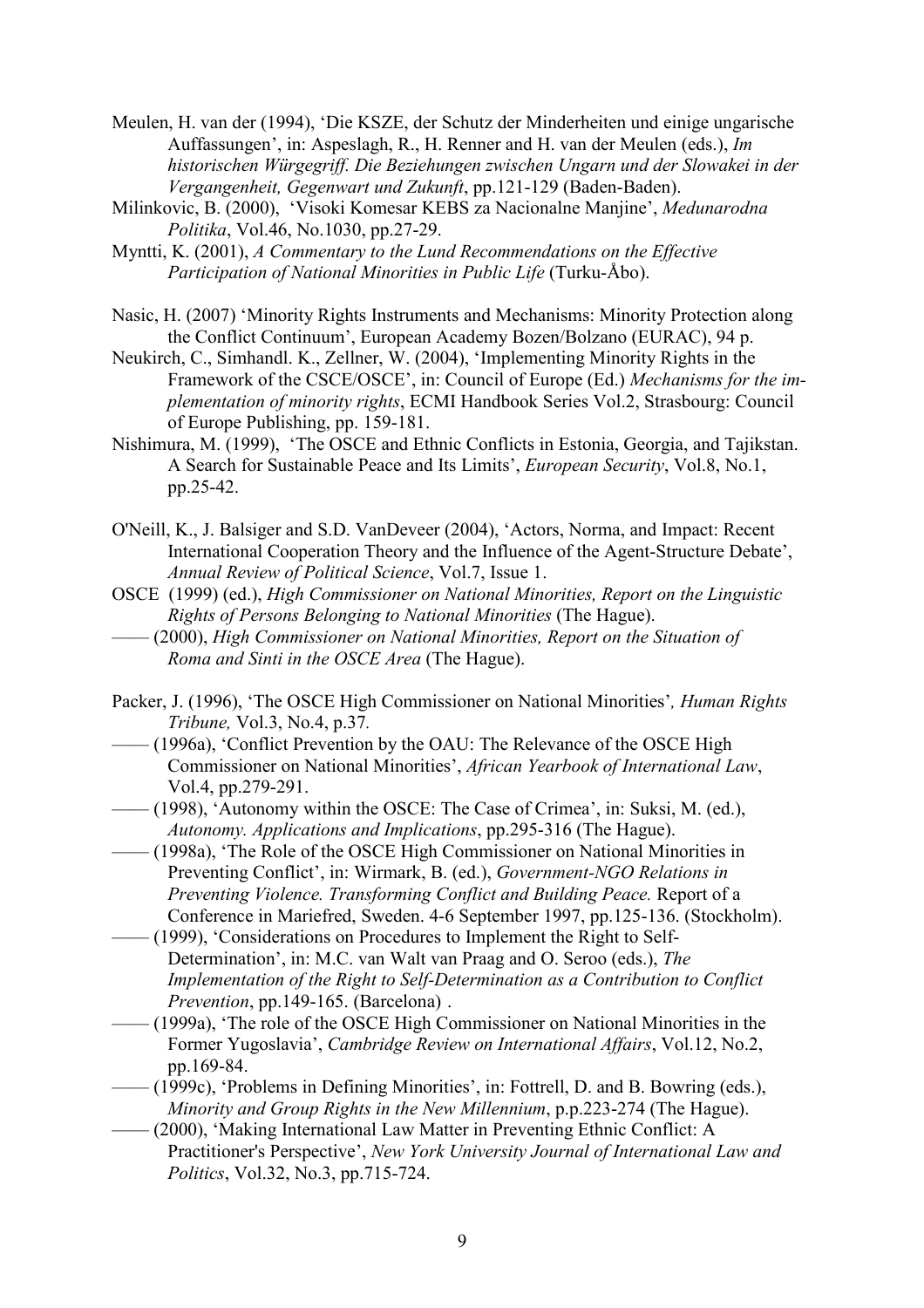- —— (2000a), 'The Origin and Nature of the Lund recommendations on the Effective Participation of National Minorities in Public Life', *Helsinki Monitor – Quarterly on Security and Cooperation in Europe*, Vol.11, No.4, pp.29-45.
- —— (2001), 'The OSCE High Commissioner on National Minorities', in: Alfredsson, G., J. Grimheden, B. Ramcharan and A. de Zayas (eds.), *International Human Rights Monitoring Mechanisms: essays in honour of Jokob Th. Moeller*, pp.641-656 (The Hague).
- —— (2001a), 'The Role of the OSCE High Commissioner on National Minorities in the Protection of Human Rights', in: Vassiliou, M. and H. Psomiades (eds.), *Human Rights in the 21st Century*, pp.197-214. (Athens).
- —— (2001b), 'The Protection of Minority Language Rights through the Work of the OSCE Institutions', in: Trifunovska, S. and F. de Varennes (eds.), *Minority Rights in Europe. European Minorities and Languages*, pp.255-274 (The Hague).
- —— and G. Siemienski (1997), 'Integration through Education: The Origin and Development of The Hague Recommendations', *International Journal on Minority and Group Rights*, Vol.4, pp.187-198.
	- (1999), 'The Language of Equality: The Origin and Development of the Oslo Recommendations Regarding the Linguistic Rights of National Minorities', 2005, S. 249-268.

*International Journal on Minority and Group Rights*, Vol.6, No.3, pp.329-350.

- —— (2005), The OSCE High Commissioner on National Minorities: Pyrometer, Prophylatic, Pyrosvestis, in: Nazila Ghanea/Alexandra Xanthaki (eds.), Minorities, Peoples and Self-Determination (Leiden).
- Palermo, F. (2009) 'When the Lund Recommendations are Ignored. Effective Participation of National Minorities through Territorial Autonomy', in *International Journal on Minority & Group Rights* Vol.16 (4), pp.653-663
- (2007) 'Babes-Bolyai University and Multilingual higher education: international and comparative standards in the work of the OSCE High Commissioner on National Minorities'in: '*Let 2007 truly be the year of equal opportunities at the Babes-Bolyai University, Public hearing in the European Parliament*, Studium (Cluj-Napoca) 2007 pp. 92-104
- Palermo, F and Sabanadze N. (2011) 'National minorities in Inter-States Relations', Martinus Nijhoff Publishers, 2011.
- Parzymies, S.(2007) 'OSCE and minorities : assessment and prospects, Wydawnictwo Naukowe Scholar, (Warsaw) :

.

- Pentassuglia, G. (2002), 'State Sovereignty, Minorities and Self-Determination: A Comprehensive Legal View', *International Journal on Minority & Group Rights*, Vol.9, Issue 4.
- Petschen, S. (1996), 'Los Principios y la Accion de la Organización para la Seguridad y Cooperación en Europa sobre las Minorías Nacionales (OSCE)', *Andorra en el ámbito Juridíco Europeo. XVI Jornadas de la Relaciones Internacionales. Principado de Andorra. 21-23 septiembre 1995*, pp.281-301 (Madrid).
	- —— (1996a), 'La Cuestión de las Minorías Nacionales en la Organización para la Seguridad y Cooperación en Europa', *Cursos de Derecho Internacional de Vitoria-Gasteiz 1996*, pp.169-194 (Bilbao).
- Philips A. (2011), 'Civil society support for the proposal to establish the Office of the High Commissioner on National Minorities' in '*Security and Human Rights' special issue*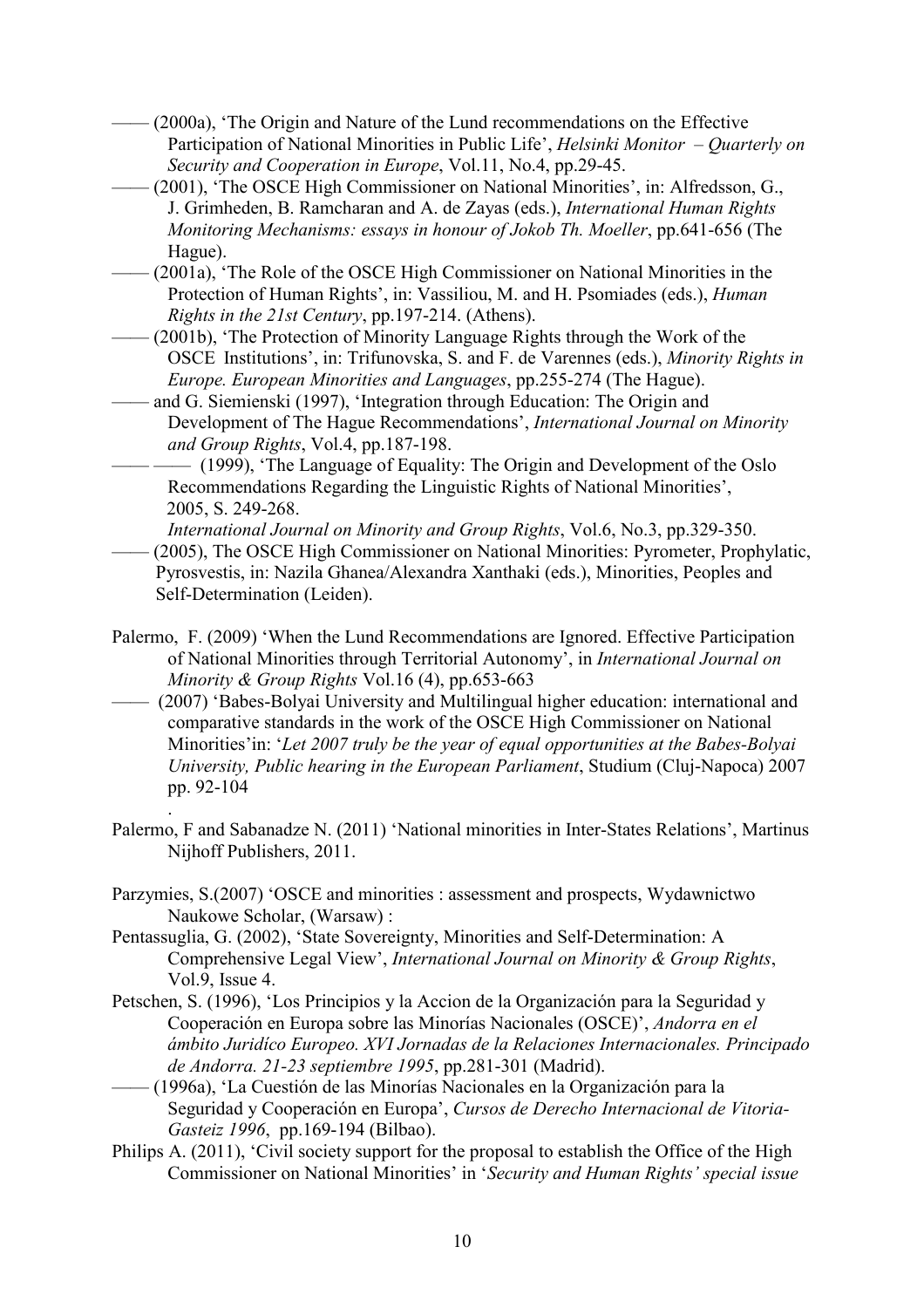*' A tribute to Ma van der Stoel'*,Vol 22 (3) 2011, pp.191-196.

- Plank, M. van der (1993), 'Hege Kommissaris foar Minderheden Max van der Stoel: steaten hawwe beswier tsjin kollektive rjochten', *Mear oer fryske taal en kultuer*, No.9, pp.3-7.
- Poleshchuk, V. (2001), *Advice not welcomed: Recommendations of the OSCE High Commissioner to Estonia and Latvia and the Response* (Münster).
- Pöllinger, S. (2001), *Minderheitenprobleme und Minderheitenschutz: Das Engagement internationaler Organisationen* (Vienna).
- Ramelot, V. and E. Remacle (1995), 'Le Haut Commissaire pour les Minorités Nationales: une fonction de diplomatie préventive', in: Ramelot, V. and E. Remacle, *L'OSCE et les conflits en Europe*, pp.39-70 (Brussels).
- Ratner, S.R. (2000), 'Does International Law Matter in Preventing Ethnic Conflict', *New York University Journal of International Law and Politics*, Vol.32, No.3, pp.591-698.
- Remacle, E. (1993), 'La CSCE et les droits des minorités nationales', *Politique Étrangère*, Vol.57, No.1, pp.141-154.
- Reschke, B. (1997), 'Ethnische Konflikte und Hoher Kommissar der OSZE für nationale Minderheiten. Praktische Beispiele', in: Heintze, H.-J. (ed.), *Selbstbestimmungsrecht der Völker – Herausforderung der Staatenwelt*, p.p.200-219 (Bonn).
- —— (1997a), 'Der OSZE-Hochkommissar für nationale Minderheiten', *Humanitäres Völkerrecht*, Vol.10, No.2, pp.101-103.
- Riegler, H. (1995), *Normenbildung und Konfliktvermeidung der KSZE und ihre Bemühungen zum Schutz nationaler Minderheiten* (Kiel).
- Riepe, C. (1997), *Der Minderheitenschutzstandard in der KSZE/OSZE* (Hamburg).
- Roloff, R. (1996), 'Prinzipien der OSZE für Fragen der Konfliktlösung und des Zusammenlebens mit Minderheiten', in: Bremer, T. (ed.), *Religion und Nation im Krieg auf dem Balkan. Beiträge des Treffens deutscher, kroatischer und serbischer Wissenschaftler. 5 - 9 April 1995*, pp.173-186 (Bonn).
- Rönquist, A. (1995), 'The Functions of the OSCE High Commissioner on National Minorities with Special Regard to Conflict Prevention', in: Klein, E. (ed.), *The Institution of a Commissioner for Human Rights and Minorities and the Prevention of Human Rights Violations*, pp.43-52 (Berlin).
- Roth, S.J. (1993),'The CSCE and the New Increase of National Ethnic and Racial Tension', *Helsinki Monitor – Quarterly on Security and Cooperation in Europe*, Vol.3, No.4, pp.5-11.
- Sabanadze, N. (2010) 'National Minorities in Interstate Relations: Turning Menace into Promise) in: *European Yearbook of Minority Issues,* Vol. 7 2007/2008, p. 587-596.
- —— (2009), 'Beyond Conflict Prevention HCNM and Minority Integration', in : Agarin, T. & Brosig, M. (eds), *Minority integration in Central Eastern Europe - between ethnic diversity and equality*, Rodopi, 2009, pp.103-128
- —— (2009), 'The Bolzano recommendations on National minorities in Inter-State Relations: Reconciling Justice and Security', in : *Security and Human Rights* Vol. 20 (4), pp. 307-317.
- Sabanadze N. (2010), 'States and Minorities in the South Caucasus: A Test Case for the Bolzano/Bozen Recommendations on National Minorities in Inter-State Relations' in: *OSCE Yearbook 2010*, p. 291-300
- Sabanadze, N. and de Graaf, V. (2010) 'Are Some States More Equal Than Others? Double Standards and the Work of the OSCE High Commissioner on National Minorities' in: Henrard K. (ed.), *Double Standards Pertaining to Minority Protection*, Martinus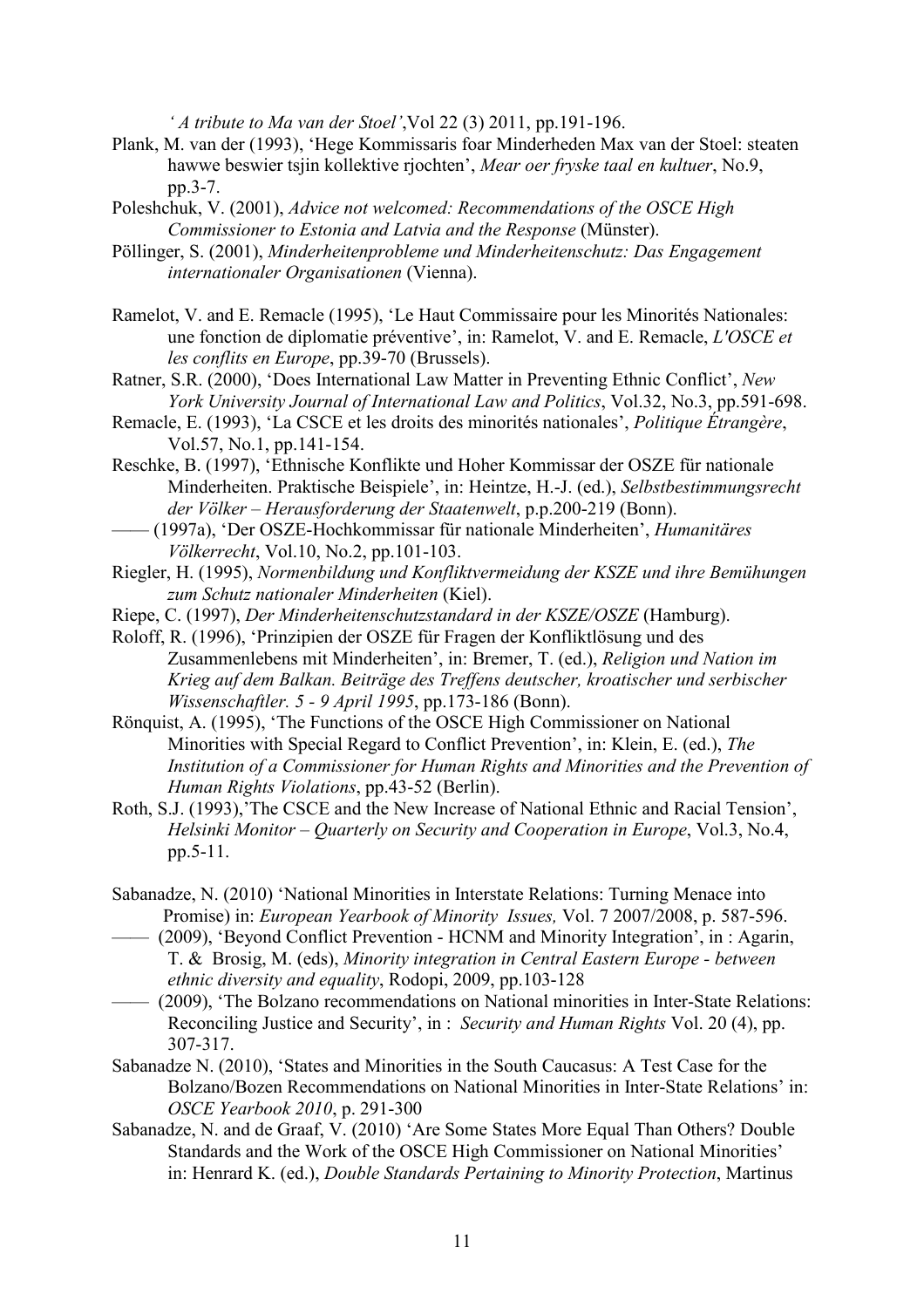Nijhoff Publishers, 2010, pp.117-143

- Sarv, M. (2002), ' Integration by Reframing Legislation: Implementation of the Recommendations of the OSCE High Commissioner on National Minorities to Estonia, 1993-2001', *Core Working Paper*, No.7 (Hamburg).
- Sasse, G. (2007) 'The international dimension of the Crimea Question' in: '*The Crimea Is sue: Identity, Transition, and Conflict',* Harvard University Press, 2007, p.237-246.
- (2002), 'Conflict-Prevention in a Transition State: The Crimean Issue in Post-Soviet Ukraine', *Nationalism & Ethnic Politics*, Summer 2002, Vol.8, Issue 2.
- Sharp, P., J. Hemery, P. Aall, and E. Svedberg (2002), 'Academics, Practitioners, and Diplomacy: An ISP Symposium on the Theory and Practice of Diplomacy', *International Studies Perspectives*, May 2002, Vol.3, Issue 2.
- Siemienski, G. (1999), 'Report on the Vienna Seminar on the Linguistic Rights of National Minorities, 27-28 February 1998', *International Journal on Minority and Group Rights*. Vol.6, No.3, pp.351-358.
- Simhandl, K. (2002), 'Die Theorien des Nationalen und der Hohe Kommissar für nationale Minderheiten der OSZE', *Demokratie. Sicherheit. Frieden,* Bd.146 (Baden-Baden).
- Skovgaard, J. (2009), 'Towards 'Consociationalism Light? The EU's The Council of Europe's and the High Commissioner on National Minorities's policies regarding the Hungarian Minorities in Romania and Slovakia, in: *Journal on Ethnopolitics and Minority Issues in Europe (JEMIE) 8 (2009)*
- Slis, T. (1996), *The Role and Impact of the OSCE, the Council of Europe and the European Union on the Issue of Minorities in Central and Eastern Europe. Case-Study: Hungarians in Slovakia*, Master's thesis, University of Utrecht (Utrecht).
- Smith, D.J. (2003), 'The Devil and the Deep Blue Sea': European Integration, National Identity and Foreign Policy in Post-Communist Estonia', *Journal of Communist Studies & Transition Politics*, Sep 2003, Vol.19, Issue 3.
- Späth, D. (2000), 'Effektive Konfliktverhütung in Europa durch den Hohen Kommissar für Nationale Minderheiten', *Die Friedens-Warte*, Vol.75, No.1, pp.81-100.
- Stoskopf, C. (1994), 'Preventive Diplomacy: an Interview with Max van der Stoel', *Council of Europe Forum December 1994*, No.4, pp.35-37. [Also available in French, German and Italian]
- Swimelar, S. (2001), 'Approaches to Ethnic Conflict and the Protection of Human Rights in Post-Communist Europe: The Need for Prevention Diplomacy', *Nationalism & Ethnic Politics*, Autumn 2001, Vol.7, Issue 3.
- Terstal, S., K. Huber and C. Kamp (1994), 'The Functioning of the CSCE High Commissioner on National Minorities', *New Community*, Vol.20, No.3, pp.502-508.
- Timmermans, F. (1996), 'Die Konfliktverhütungs-Aktivitäten des Hohen Kommissars für Nationale Minderheiten der OSZE', in: Institute for Peace Research and Security Policy at the University of Hamburg – IFSH (ed.), *OSZE-Jahrbuch 1996*, No.2, pp.405-408 (Baden-Baden).
- —— (1997), 'The Activities of the OSCE High Commissioner on National Minorities in Conflict Prevention', in: Institute for Peace Research and Security Policy at the University of Hamburg – IFSH (ed.), *OSCE Yearbook 1995/96*, pp.365-368 (Baden-Baden.
- Touval, S. (2000), 'Does the High Commissioner Mediate', *New York University Journal of International Law and Politics*, Vol.32, No.3, pp.707-713.
- Troebst, S. (1997), 'Das OSZE Engagement bei ethnopolitischen Konflikten. Erfolge und Mißerfolge in Osteuropa', *Internationale Politik*, Vol.52, No.10, pp.31-38.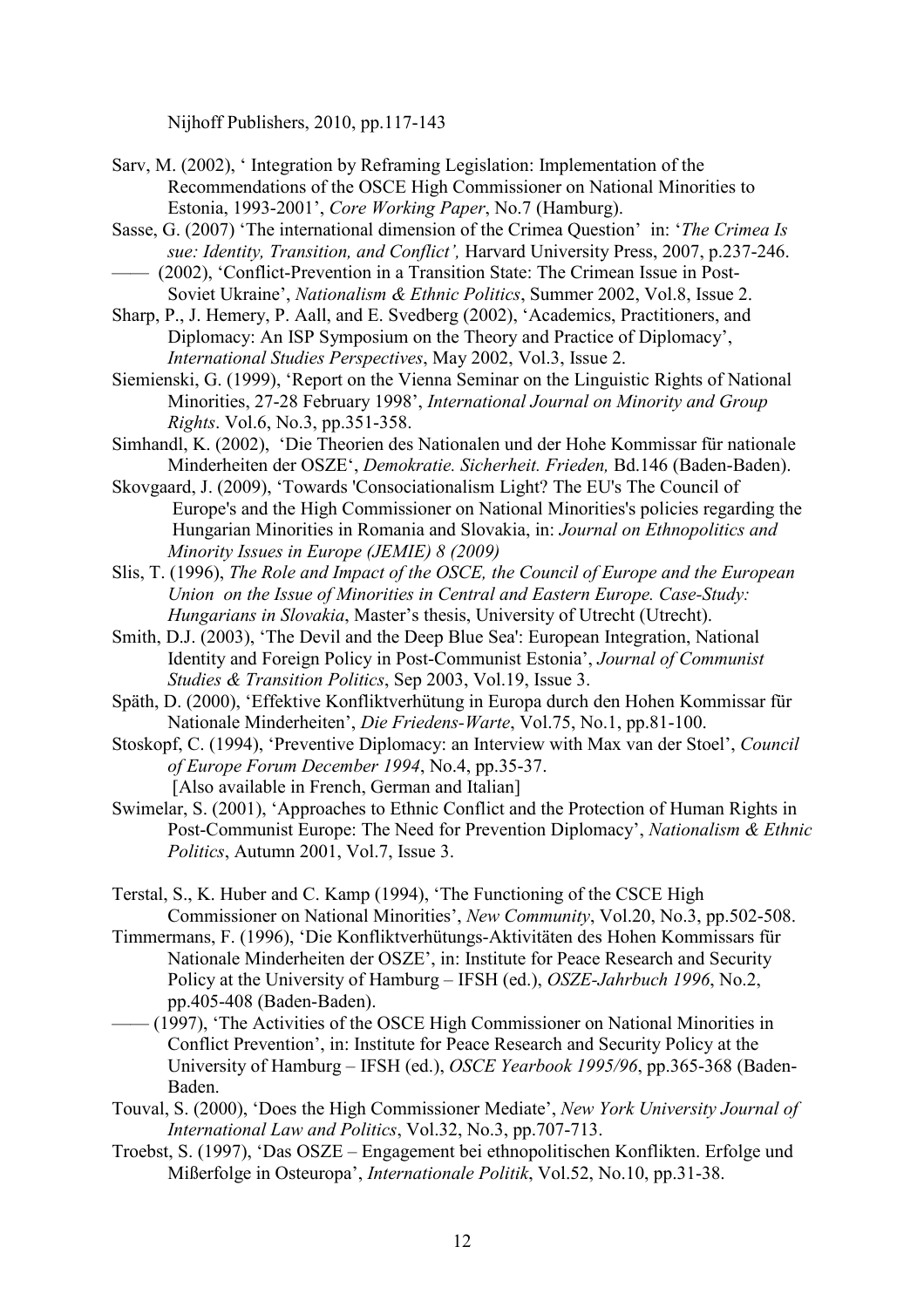- —— (1999), 'Ethnopolitical Conflicts in Eastern Europe and the OSCE', in: Baier-Allen, S. (ed.), *Synergy in Conflict Management*, pp.34-44 (Baden-Baden).
- Troie, S.Z. (2004), 'The Hungarian Status Law in Romania: Anatomy of an Inter-National Dispute'\*, *Slovo*, Spring 2004, Vol.16, Issue 1.
- Tsilevich, B. (1995), *High Commissioner and Permanent Mission. The OSCE at Work in the Latvian (-Russian) Conflict on Citizenship and Human Rights* (Kiel).
- Ulmanis, G. (2001), 'Experiences of Co-Operating with the OSCE HCNM: The Case in Latvia', *International Journal on Minority & Group Rights*, Vol.8, Issue 1.
- Vassilev, S. (1999), 'The HCNM approach to conflict prevention', *Helsinki Monitor Quarterly on Security and Cooperation in Europe*, Vol.10, No.3, pp.45-58.
- Verstichel, A.(2009) 'The High Commissioner on National Minorities'in: '*Participation Reprsentation and Identity, the rights of persons belonging to minorities to effective participation in public affairs – contents, justification and limits*' ed. A. Verstichel, Intersentia, 2009, pp.207-247
- $(2010)$  'Understanding minority participation and representation and the Issue of citizenship' in '*Political participation of national minorities*' ed. Marc Weller, Oxford University Press, 2010, pp.73-94 (2011) 'Special measures to promote minority protection in elected bodies - the ex perience of the OSCE High Commissioner on National Minorities in '*The participation of minorities in public life*', Council of Europe Publishing, 2011, pp.51-69.
- Wojak, N. (1994), *Protection of Minorities under International Law: Protection of Minorities by the Conference on Security and Cooperation in Europe: Competence and Practice of the High Commissioner on National Minorities of the CSCE* (Bochum).
- Wollefs, E. (1996), *Sicherheit durch Minderheitenschutz. Der Beitrag der Organisation für Sicherheit und Zusammenarbeit in Europa (OSZE) zur Bearbeitung ethnopolitischer Konflikte* (Duisburg).
- Wright, J. (1999), 'The OSCE and the Protection of Minority Rights', *Human Rights Quarterly*, Vol.5, No.1, pp.190-205.
- Yamamoto, M. (2007), *Preventing Ethnic Conflict and Building Cohesive States, Memorable words of Max van der Stoel first OSCE High Commissioner on Nationals Minorities from his speeches 1992-2001* (Carmichael, California)
- —— (2007), *OSCE Principles in pratice : testing their effect on security through the work of the High Commissioner on National Minorities (1993-2001*) (University of Maryland) - 212 p.
- Zaagman, R. (1993), 'Conflictvoorkoming in Europa: de Hoge Commissaris inzake Nationale Minderheden van de CVSE', *Atlantisch Perspectief*, Vol.17, No.6, pp.17-19.
- —— (1994), 'The CSCE High Commissioner on National Minorities: an Analysis of the Mandate and the Institutional Context', in: Bloed, A. (ed.), *The Challenges of Change: the Helsinki Summit of the CSCE and its Aftermath*, pp.113-175 (Dordrecht).
- —— (1995), 'OSZE-Hochkommissariat für Nationale Minderheiten: die Neuen Herausfonderungen des Helsinkiprozesses: Konfliktverhinderung und Konfliktlösung als Aufgabe der OSZE', *Evangelischer Pressedienst* – Documentation, No.37,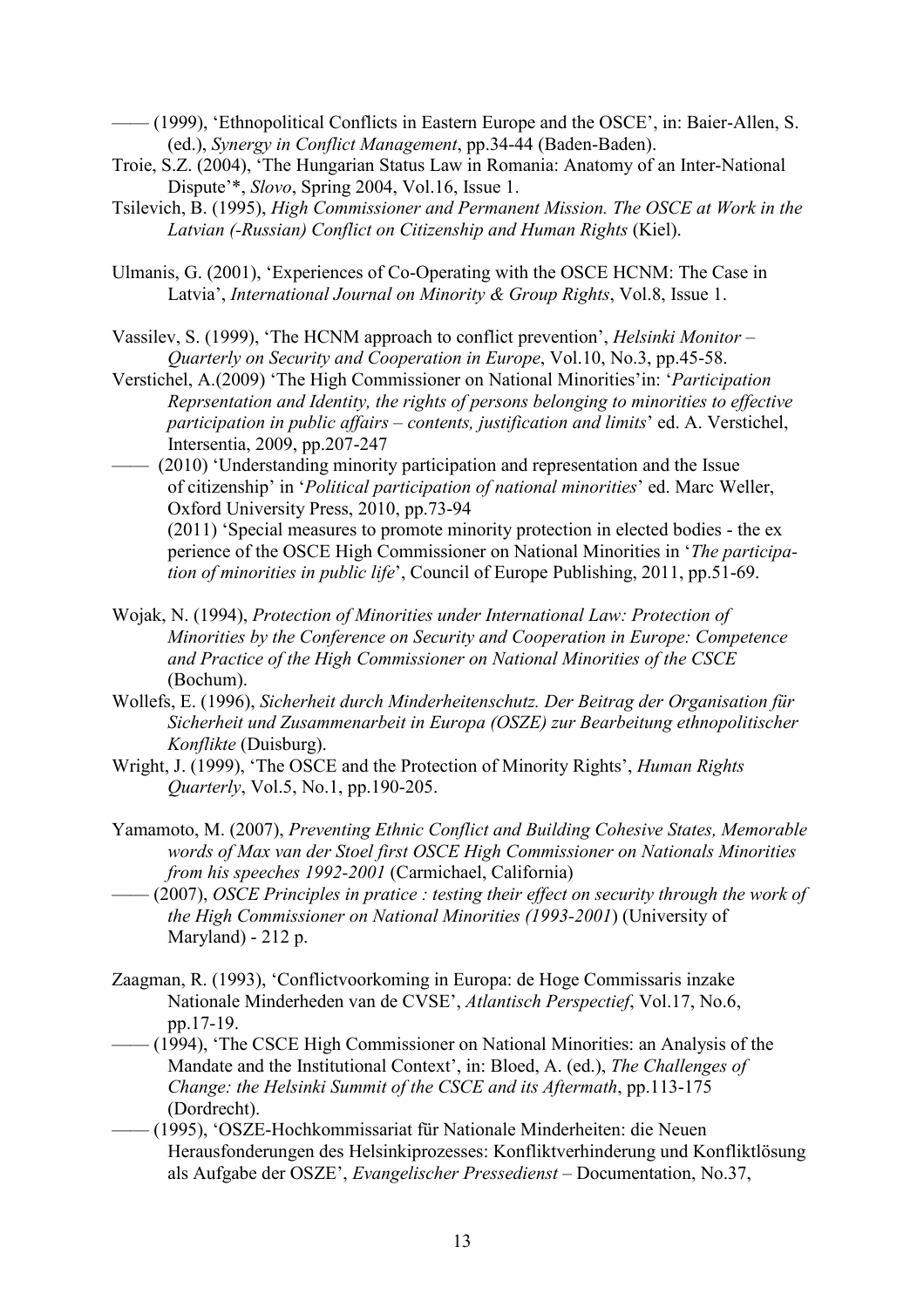pp.19-29.

- —— (1999), *Conflict Prevention in the Baltic States: the OSCE High Commissioner on National Minorities in Estonia, Latvia and Lithuania* (Flensburg).
- —— (1999a), 'Conflict Prevention in the Baltic Area: The OSCE High Commissioner on National Minorities in Estonia, 1993-1999', *Helsinki Monitor* – *Quarterly on Security and Cooperation in Europe*, Vol.10, No.3, pp.30-44.
- —— and A. Bloed (1995), 'Die Rolle des Hohen Kommissars der OSZE für Nationale Minderheiten bei der Konfliktprävention', in: Institute for Peace Research and Security Policy at the University of Hamburg – IFSH (ed.), *OSZE* – *Jahrbuch 1995*, pp.225-240 (Baden-Baden).
- —— and H. Zaal (1994), 'The CSCE High Commissioner on National Minorities: Prehistory and Negotiations', in: Bloed, A. (ed.), *The Challenges of Change. The Helsinki Summit of the CSCE and its Aftermath*, pp.95-111 (Dordrecht).
- Zaal, H. (1992), 'The CSCE High Commissioner on National Minorities', *Helsinki Monitor* – *Quarterly on Security and Cooperation in Europe*, Vol.3, No 4, pp.33-37.
- Zandfliet, A. (1996), *De Hoge Commissaris inzake Nationale Minderheden Een omstreden mandaat. Het gebruik in de praktijk* (Groningen).
- Zanker F. (2010) Integration as conflitc prevention: possibilities and limitations in the experience of the OSCE high Commissioner on National Minorities, *Security and Human Rights*, Vol. 21(3), pp.220-232
- Zellner, W. (1997), 'OSZE-Hochkommissar für Nationale Minderheiten van der Stoel im Haus Rissen', *IFSH Aktuel*, No.l 26, pp.1-2.
- —— (1999), *Zur Wirksamkeit des OSZE-Minderheitenregimes. Vergleichende Fallstudien zur Umsetzung der Empfehlungen des Hohen Kommisars für nationale Minderheiten (HKNM) der OSZE* (Hamburg).
- —— (2000), 'Was der Hohe Kommissar für nationale Minderheiten bewirkt', in: Lutz, Dieter S. and K.P. Tudyka (eds.), *Perspektiven und Defizite der OSZE*, pp.141-171 (Baden-Baden).
- —— (2001), 'The OSCE's High Commissioner on National Minorities His Work, Effectiveness, and Recommendations to Strengthen the HCNM as an Institution', in: Gärtner, H., A. Hyde-Price and E. Reiter (eds.), *Europe's New Security Challenges*, pp.265-295 (Boulder).
- —— and F. Lange (eds.) (2001), *Peace and Stability through Human and Minority Rights: Speeches by the OSCE High Commissioner on National Minorities*, 2nd expanded edition, (Baden-Baden).

#### **Books, Articles by the HCNM**

- Vollebaek, K. (2010) 'The challenge of diversity: is integration an answer?', *Security and Human Rights*' Vol. 21(3) pp.213-219
- —— (2010) 'Foreword The Lund recommendations as tool of work of the OSCE High Commissiner on National Minorities' in '*Political participation of national minorities*' ed. Marc Weller, Oxford University Press, 2010, pp.xi
- (2008) 'Fifteen Years of Conflict Prevention by the High Commissioner on National Minorities' in: IFSH (ed), *OSCE Yearbook 2008*, p.325-330 (Hamburg)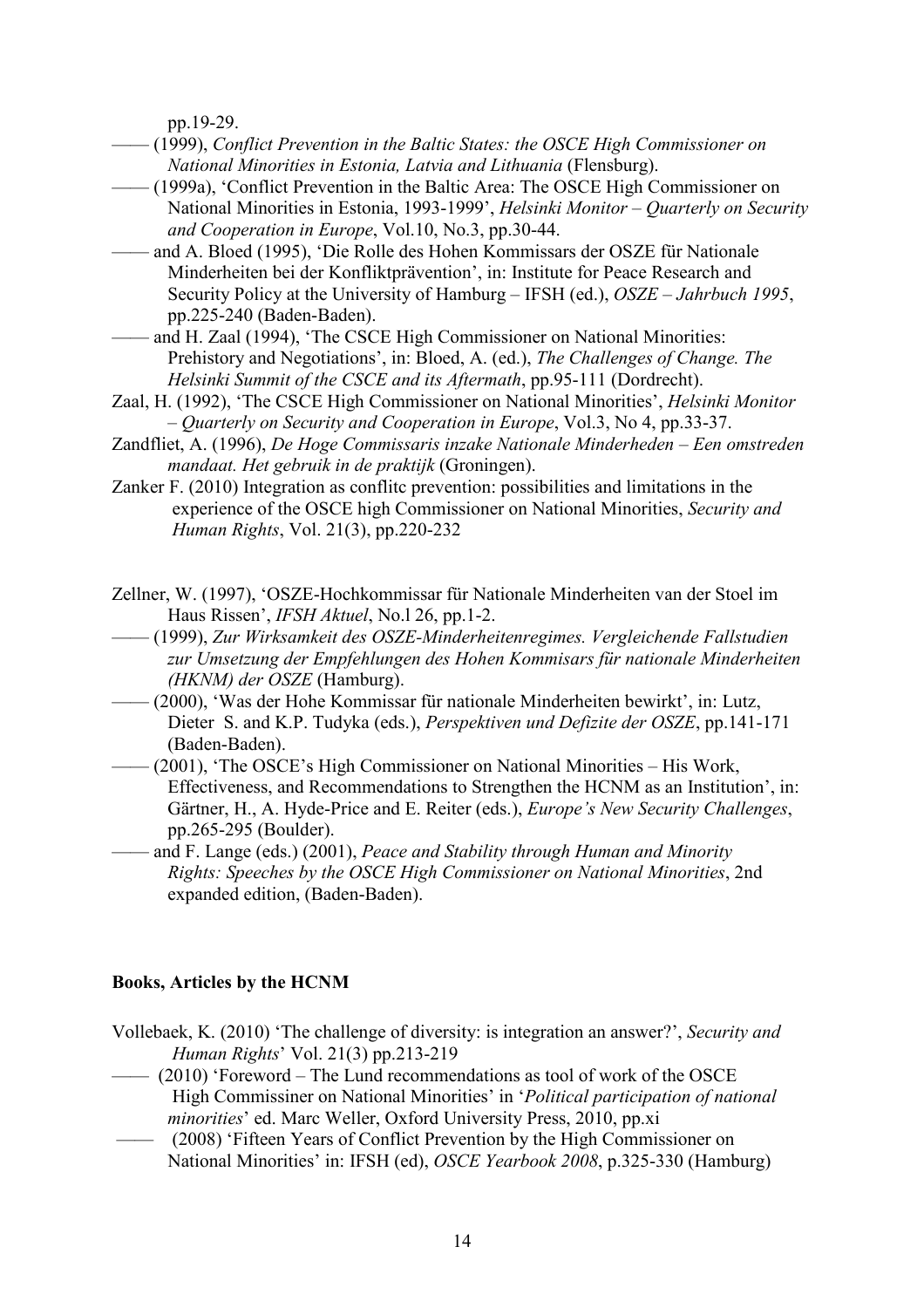- Ekéus, R. (1993), 'From the Copenhagen Criteria to the Copenhagen Summit: Minority Issues in an Enlarging Europe', *Helsinki Monitor – Quarterly on Security and Cooperation in Europe*, Vol. 14, No. 1, pp. 38-41.
- —— (2003), *Preventive Diplomacy,* Muller Lecture by Rolf Ekéus, High Commissioner on National Minorities for the Organization for Security and Co-operation in Europe – OSCE (The Hague).
- —— (2006) 'The right balance between integration and diversity', *Financial Times*, 28 August 2006, p.10
- Stoel, M. van der (1993), 'Keynote Address: Prevention of Minority Conflict', in: Sohn, L. (ed.), *The CSCE and the Turbulent New Europe.* Record of a Conference Organized by the International Rule of Law Institute of the George Washington University 3-5 May, pp.147-158 (Washington, DC).
- —— (1994), 'Conflictvoorkoming in Europa: de rol van de Hoge Commissaris van de CVSE inzake Nationale Minderheden', *Internationale Spectator*, Vol.48, No.3, pp.102-107.
- —— (1994a), 'Die KSZE und die Minderheitenfrage', *Europa Archiv*, Vol.49, No.22, pp.629-634.
- —— (1994b), 'Preventing Conflict and Building Peace: a Challenge for the CSCE', *NATO Review*, Vol.42, No.4, pp.7-12.
- —— (1994c), 'The Role of the CSCE High Commissioner on National Minorities in CSCE Preventive Diplomacy', in: Carlsson, S. (ed.), *The Challenge of Preventive Diplomacy. The Experience of the CSCE*, pp.33-54 (Stockholm).
- —— (1994d) 'The Role of the CSCE High Commissioner on National Minorities', *Studia Diplomatica*, Vol. 47, No.4, pp.59-70.
- —— (1994e), 'Preventive Diplomacy in Situations of Ethnic Tensions: the Role of the CSCE High Commissioner', in: Hetzke, E. and M. Donner (eds.), *Weltweite und europäische Sicherheit im Spannungsfeld von Souveränität und Minderheitenschutz*, pp.43-51 (Berlin).
- —— (1994f), 'Zum Geleit' in: Aspeslagh, R., H. Renner and H. van der Meulen (eds.), *Im historischen Würgegriff. die Beziehungen zwischen Ungarn und der Slowakei in der Vergangenheit, Gegenwart und Zukunft*, pp.9-10 (Baden-Baden).
- —— (1994g), 'Controlling Ethnic Tension. The Experience of the CSCE High Commissioner on National Minorities', *Refugee Survey Quarterly*, Vol.1, No.4, pp.88-96.
- —— (1995), 'The Heart of the Matter: the Human Dimension of the OSCE', *Helsinki Monitor- Quarterly on Security and Cooperation in Europe*, Vol.6, No.3, pp.23-30.
- —— (1995a), 'Toekomstverwachting: een slinger tussen hoop en vrees', in: Instituut Clingendael and Nationaal Comité 4 en 5 mei (eds.), *Ideaal en identiteit. Een nieuwe zoektocht na 50 jaar vrijheid*, pp.37-44 (The Hague).
- —— (1996), 'Peace and justice, power and principle: from Nuremburg to The Hague', *The Finnish Yearbook of International Law*, Vol.7, pp.334-40.
- —— (1997), 'Minorities in Transition', *War Report*, Vol.48, pp.14-17.
- —— (1998), 'The role of the OSCE High Commissioner on National Minorities in enhancing the process of integration', *Romanian Journal of International Affairs*, Vol.5, No.3.4, pp.293-305.
- —— (1998a), 'Democracy and Human Rights. On the Work of the High Commissioner on National Minorities of the OSCE', in: Institute for Peace Research and Security Policy at the University of Hamburg and IFSH (ed.), *OSCE Yearbook 1997*,